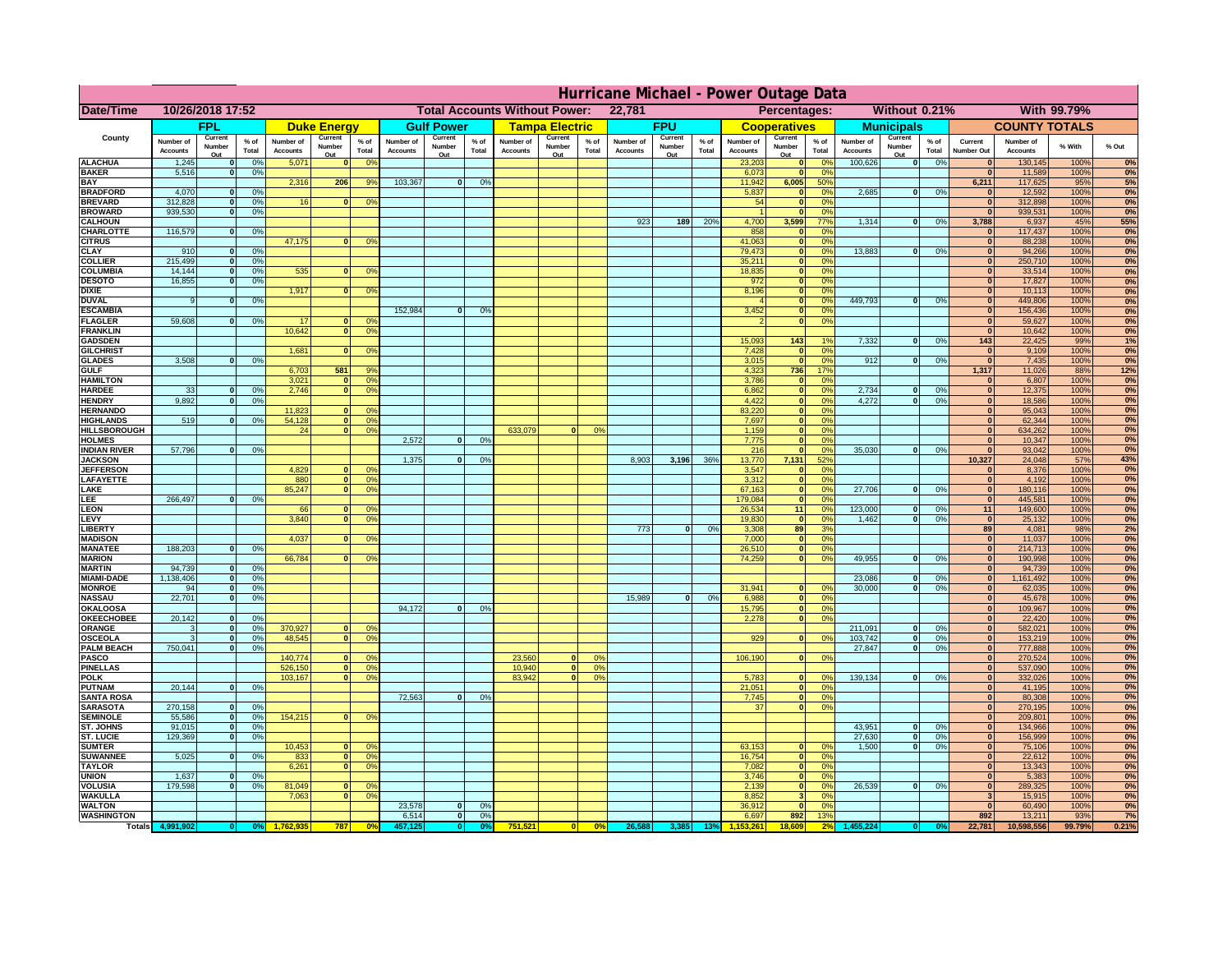# 10/26/2018 5:53 PM Hurricane Michael

| <b>Power Provider</b>                   | <b>County</b>       | <b>Number of Customers</b> | <b>Current Number Out</b> | <b>Outage Percentage</b> | <b>Estimated Restore Time</b> |
|-----------------------------------------|---------------------|----------------------------|---------------------------|--------------------------|-------------------------------|
|                                         |                     |                            |                           |                          |                               |
| West Florida Electric Cooperative, Inc. | <b>JACKSON</b>      | 13,723                     | 7,084                     | 51.62%                   | >5 days                       |
| Gulf Coast Electric Cooperative, Inc.   | BAY                 | 11,942                     | 6,005                     | 50.28%                   | >5 days                       |
| Florida Public Utilities Corporation    | <b>JACKSON</b>      | 8,903                      | 3,196                     | 35.90%                   | >5 days                       |
| West Florida Electric Cooperative, Inc. | CALHOUN             | 2,852                      | 1,961                     | 68.76%                   | >5 days                       |
| Gulf Coast Electric Cooperative, Inc.   | <b>CALHOUN</b>      | 1,848                      | 1,638                     | 88.64%                   | >5 days                       |
| West Florida Electric Cooperative, Inc. | <b>WASHINGTON</b>   | 4,260                      | 783                       | 18.38%                   | >5 days                       |
| Gulf Coast Electric Cooperative, Inc.   | <b>GULF</b>         | 4,323                      | 736                       | 17.03%                   | >5 days                       |
|                                         |                     |                            |                           |                          |                               |
| Duke Energy                             | <b>GULF</b>         | 6,703                      | 581                       | 8.67%                    | TBD                           |
| <b>Duke Energy</b>                      | BAY                 | 2,316                      | 206                       | 8.89%                    | <b>TBD</b>                    |
| Florida Public Utilities Corporation    | CALHOUN             | 923                        | 189                       | 20.48%                   | >5 days                       |
| Talquin Electric Cooperative, Inc.      | <b>GADSDEN</b>      | 15,093                     | 143                       | 0.95%                    | 72                            |
| Gulf Coast Electric Cooperative, Inc.   | WASHINGTON          | 2,437                      | 109                       | 4.47%                    | >5 days                       |
| Talquin Electric Cooperative, Inc.      | <b>LIBERTY</b>      | 3,308                      | 89                        | 2.69%                    | >5 days                       |
|                                         |                     |                            |                           |                          |                               |
| Gulf Coast Electric Cooperative, Inc.   | <b>JACKSON</b>      | 47                         | 47                        | 100.00%                  | >5 days                       |
| Talquin Electric Cooperative, Inc.      | <b>LEON</b>         | 26,534                     | 11                        | 0.04%                    | 48                            |
| Talquin Electric Cooperative, Inc.      | WAKULLA             | 8,852                      | 3                         | 0.03%                    | Restored                      |
| Central Florida Electric Cooperative    | <b>ALACHUA</b>      | 875                        | $\mathbf 0$               | 0.00%                    | <b>TBD</b>                    |
| Central Florida Electric Cooperative    | <b>DIXIE</b>        | 7,595                      | 0                         | 0.00%                    | TBD                           |
| Central Florida Electric Cooperative    | <b>GILCHRIST</b>    | 7,424                      | $\mathbf 0$               | 0.00%                    | Restored                      |
|                                         |                     | 9                          |                           |                          |                               |
| Central Florida Electric Cooperative    | LAFAYETTE           |                            | $\pmb{0}$                 | 0.00%                    | TBD                           |
| Central Florida Electric Cooperative    | LEVY                | 17,513                     | $\mathbf 0$               | 0.00%                    | Restored                      |
| Central Florida Electric Cooperative    | <b>MARION</b>       | 9                          | 0                         | 0.00%                    | TBD                           |
| Chattahoochee Electric                  | <b>GADSDEN</b>      | 1,173                      | $\pmb{0}$                 | 0.00%                    | Restored                      |
| Choctawhatchee Electric Cooperative     | <b>HOLMES</b>       | 293                        | $\pmb{0}$                 | 0.00%                    | Restored                      |
| Choctawhatchee Electric Cooperative     | <b>OKALOOSA</b>     | 15,795                     | $\mathbf 0$               | 0.00%                    | Restored                      |
|                                         |                     |                            |                           |                          |                               |
| Choctawhatchee Electric Cooperative     | <b>SANTA ROSA</b>   | 201                        | $\pmb{0}$                 | 0.00%                    | Restored                      |
| Choctawhatchee Electric Cooperative     | <b>WALTON</b>       | 36,812                     | $\mathbf 0$               | 0.00%                    | Restored                      |
| City of Alachua                         | <b>ALACHUA</b>      | 4,426                      | $\pmb{0}$                 | 0.00%                    | TBD                           |
| City of Bartow                          | <b>POLK</b>         | 11,790                     | $\mathbf 0$               | 0.00%                    | <b>TBD</b>                    |
| City of Blountstown                     | CALHOUN             | 1,314                      | $\pmb{0}$                 | 0.00%                    | Restored                      |
| City of Bushnell                        | <b>SUMTER</b>       | 1,500                      | $\mathbf 0$               | 0.00%                    | <b>TBD</b>                    |
| City of Clewiston                       | <b>HENDRY</b>       | 4,272                      | $\pmb{0}$                 | 0.00%                    | TBD                           |
|                                         | <b>POLK</b>         |                            | $\mathbf 0$               | 0.00%                    | <b>TBD</b>                    |
| City of Fort Meade                      |                     | 2,379                      |                           |                          |                               |
| City of Havana                          | GADSDEN             | 1,391                      | $\pmb{0}$                 | 0.00%                    | Restored                      |
| City of Leesburg                        | LAKE                | 22,000                     | $\mathbf 0$               | 0.00%                    | <b>TBD</b>                    |
| City of Moore Haven                     | <b>GLADES</b>       | 912                        | $\pmb{0}$                 | 0.00%                    | TBD                           |
| City of Mount Dora                      | LAKE                | 5,706                      | $\mathbf 0$               | 0.00%                    | TBD                           |
| City of Newberry                        | <b>ALACHUA</b>      | 1,727                      | $\pmb{0}$                 | 0.00%                    | TBD                           |
| City of Quincy                          | <b>GADSDEN</b>      | 4,768                      | $\mathbf 0$               | 0.00%                    | Restored                      |
| City of Starke                          | <b>BRADFORD</b>     | 2,685                      | 0                         | 0.00%                    | TBD                           |
| City of Tallahassee                     | <b>LEON</b>         | 123,000                    | $\mathbf 0$               | 0.00%                    | Restored                      |
|                                         |                     |                            |                           |                          |                               |
| City of Vero Beach                      | <b>INDIAN RIVER</b> | 35,030                     | 0                         | 0.00%                    | TBD                           |
| City of Wauchula                        | HARDEE              | 2,734                      | $\pmb{0}$                 | 0.00%                    | <b>TBD</b>                    |
| City of Williston                       | LEVY                | 1,462                      | $\pmb{0}$                 | 0.00%                    | TBD                           |
| City of Winter Park                     | ORANGE              | 13,941                     | $\mathbf 0$               | 0.00%                    | <b>TBD</b>                    |
| Clay Electric Cooperative               | <b>ALACHUA</b>      | 22,328                     | $\pmb{0}$                 | 0.00%                    | TBD                           |
| Clay Electric Cooperative               | <b>BAKER</b>        | 2,476                      | $\pmb{0}$                 | 0.00%                    | <b>TBD</b>                    |
| Clay Electric Cooperative               | <b>BRADFORD</b>     |                            | $\mathbf 0$               | 0.00%                    | TBD                           |
|                                         |                     | 5,837                      |                           |                          |                               |
| Clay Electric Cooperative               | <b>CLAY</b>         | 79,473                     | $\pmb{0}$                 | 0.00%                    | TBD                           |
| Clay Electric Cooperative               | COLUMBIA            | 16,922                     | 0                         | 0.00%                    | TBD                           |
| Clay Electric Cooperative               | <b>DUVAL</b>        | $\overline{a}$             | $\mathbf 0$               | 0.00%                    | <b>TBD</b>                    |
| Clay Electric Cooperative               | <b>FLAGLER</b>      | $\overline{2}$             | 0                         | 0.00%                    | TBD                           |
| Clay Electric Cooperative               | <b>GILCHRIST</b>    | $\overline{4}$             | $\pmb{0}$                 | 0.00%                    | <b>TBD</b>                    |
| Clay Electric Cooperative               | LAKE                | 2,239                      | 0                         | 0.00%                    | TBD                           |
|                                         | LEVY                | 712                        | $\pmb{0}$                 | 0.00%                    | <b>TBD</b>                    |
| Clay Electric Cooperative               |                     |                            |                           |                          |                               |
| Clay Electric Cooperative               | <b>MARION</b>       | 16,301                     | 0                         | 0.00%                    | TBD                           |
| Clay Electric Cooperative               | PUTNAM              | 21,051                     | $\pmb{0}$                 | 0.00%                    | <b>TBD</b>                    |
| Clay Electric Cooperative               | SUWANNEE            | 5                          | 0                         | 0.00%                    | TBD                           |
| Clay Electric Cooperative               | <b>UNION</b>        | 3,746                      | $\pmb{0}$                 | 0.00%                    | TBD                           |
| Clay Electric Cooperative               | VOLUSIA             | 2,139                      | $\pmb{0}$                 | 0.00%                    | TBD                           |
| Duke Energy                             | <b>ALACHUA</b>      | 5,071                      | $\mathsf{O}\xspace$       | 0.00%                    | Restored                      |
|                                         |                     | 16                         | 0                         | 0.00%                    | Restored                      |
| Duke Energy                             | BREVARD             |                            |                           |                          |                               |
| Duke Energy                             | <b>CITRUS</b>       | 47,175                     | $\mathsf{O}\xspace$       | 0.00%                    | Restored                      |
| Duke Energy                             | <b>COLUMBIA</b>     | 535                        | 0                         | 0.00%                    | Restored                      |
| Duke Energy                             | <b>DIXIE</b>        | 1,917                      | $\pmb{0}$                 | 0.00%                    | Restored                      |
| Duke Energy                             | <b>FLAGLER</b>      | 17                         | 0                         | 0.00%                    | Restored                      |
| Duke Energy                             | <b>FRANKLIN</b>     | 10,642                     | $\pmb{0}$                 | 0.00%                    | Restored                      |
| Duke Energy                             | <b>GILCHRIST</b>    | 1,681                      | $\pmb{0}$                 | 0.00%                    | Restored                      |
| Duke Energy                             | <b>HAMILTON</b>     | 3,021                      | $\pmb{0}$                 | 0.00%                    | Restored                      |
|                                         |                     |                            |                           |                          |                               |
| Duke Energy                             | HARDEE              | 2,746                      | $\pmb{0}$                 | 0.00%                    | Restored                      |
| Duke Energy                             | <b>HERNANDO</b>     | 11,823                     | $\pmb{0}$                 | 0.00%                    | Restored                      |
| Duke Energy                             | <b>HIGHLANDS</b>    | 54,128                     | $\pmb{0}$                 | 0.00%                    | Restored                      |
| Duke Energy                             | HILLSBOROUGH        | 24                         | $\mathbf 0$               | 0.00%                    | Restored                      |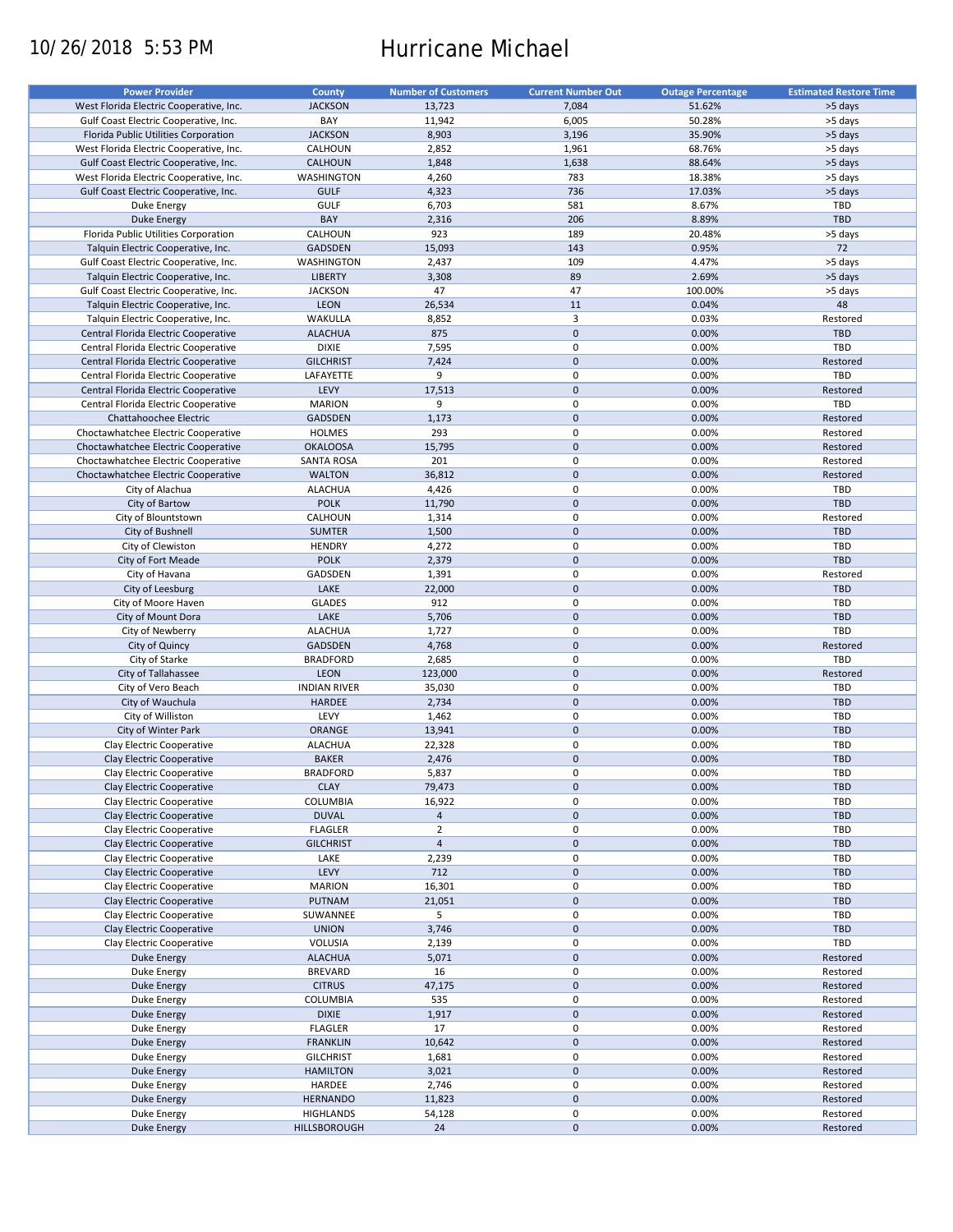### 10/26/2018 5:53 PM Hurricane Michael

| Duke Energy                                        | <b>JEFFERSON</b>    | 4,829          | $\pmb{0}$           | 0.00% | Restored   |
|----------------------------------------------------|---------------------|----------------|---------------------|-------|------------|
| <b>Duke Energy</b>                                 | LAFAYETTE           | 880            | $\mathbf 0$         | 0.00% | Restored   |
| Duke Energy                                        | LAKE                | 85,247         | 0                   | 0.00% | Restored   |
|                                                    |                     |                |                     |       |            |
| <b>Duke Energy</b>                                 | LEON                | 66             | $\mathbf 0$         | 0.00% | Restored   |
| Duke Energy                                        | LEVY                | 3,840          | $\pmb{0}$           | 0.00% | Restored   |
| <b>Duke Energy</b>                                 | <b>MADISON</b>      | 4,037          | $\mathbf 0$         | 0.00% | Restored   |
|                                                    | <b>MARION</b>       | 66,784         | 0                   | 0.00% | Restored   |
| Duke Energy                                        |                     |                |                     |       |            |
| <b>Duke Energy</b>                                 | ORANGE              | 370,927        | $\mathbf 0$         | 0.00% | Restored   |
| Duke Energy                                        | <b>OSCEOLA</b>      | 48,545         | $\pmb{0}$           | 0.00% | Restored   |
| <b>Duke Energy</b>                                 | PASCO               | 140,774        | $\mathbf 0$         | 0.00% | Restored   |
|                                                    |                     |                |                     |       |            |
| Duke Energy                                        | PINELLAS            | 526,150        | 0                   | 0.00% | Restored   |
| <b>Duke Energy</b>                                 | <b>POLK</b>         | 103,167        | $\pmb{0}$           | 0.00% | Restored   |
| Duke Energy                                        | SEMINOLE            | 154,215        | $\pmb{0}$           | 0.00% | Restored   |
| <b>Duke Energy</b>                                 | <b>SUMTER</b>       |                | $\mathbf 0$         | 0.00% | Restored   |
|                                                    |                     | 10,453         |                     |       |            |
| Duke Energy                                        | SUWANNEE            | 833            | $\pmb{0}$           | 0.00% | Restored   |
| <b>Duke Energy</b>                                 | <b>TAYLOR</b>       | 6,261          | $\pmb{0}$           | 0.00% | Restored   |
| Duke Energy                                        | VOLUSIA             | 81,049         | $\pmb{0}$           | 0.00% | Restored   |
|                                                    |                     |                |                     |       |            |
| <b>Duke Energy</b>                                 | <b>WAKULLA</b>      | 7,063          | $\pmb{0}$           | 0.00% | Restored   |
| Escambia River Electric Cooperative, Inc.          | <b>ESCAMBIA</b>     | 3,452          | $\pmb{0}$           | 0.00% | TBD        |
| Escambia River Electric Cooperative, Inc.          | <b>SANTA ROSA</b>   | 7,544          | $\pmb{0}$           | 0.00% | TBD        |
|                                                    |                     |                | $\pmb{0}$           |       | TBD        |
| Florida Keys Electric Cooperative                  | <b>MONROE</b>       | 31,941         |                     | 0.00% |            |
| Florida Power and Light Company                    | <b>ALACHUA</b>      | 1,245          | $\pmb{0}$           | 0.00% | <b>TBD</b> |
| Florida Power and Light Company                    | <b>BAKER</b>        | 5,516          | 0                   | 0.00% | TBD        |
| Florida Power and Light Company                    | <b>BRADFORD</b>     | 4,070          | $\pmb{0}$           | 0.00% | <b>TBD</b> |
|                                                    |                     |                |                     |       |            |
| Florida Power and Light Company                    | <b>BREVARD</b>      | 312,828        | $\pmb{0}$           | 0.00% | <b>TBD</b> |
| Florida Power and Light Company                    | <b>BROWARD</b>      | 939,530        | $\mathbf 0$         | 0.00% | <b>TBD</b> |
| Florida Power and Light Company                    | CHARLOTTE           | 116,579        | $\pmb{0}$           | 0.00% | TBD        |
|                                                    |                     |                |                     |       |            |
| Florida Power and Light Company                    | <b>CLAY</b>         | 910            | $\mathbf 0$         | 0.00% | <b>TBD</b> |
| Florida Power and Light Company                    | <b>COLLIER</b>      | 215,499        | 0                   | 0.00% | TBD        |
| Florida Power and Light Company                    | <b>COLUMBIA</b>     | 14,144         | $\mathbf 0$         | 0.00% | <b>TBD</b> |
|                                                    |                     |                |                     |       | TBD        |
| Florida Power and Light Company                    | <b>DESOTO</b>       | 16,855         | 0                   | 0.00% |            |
| Florida Power and Light Company                    | <b>DUVAL</b>        | 9              | $\pmb{0}$           | 0.00% | <b>TBD</b> |
| Florida Power and Light Company                    | <b>FLAGLER</b>      | 59,608         | $\pmb{0}$           | 0.00% | TBD        |
| Florida Power and Light Company                    | <b>GLADES</b>       | 3,508          | $\mathbf 0$         | 0.00% | <b>TBD</b> |
|                                                    |                     |                |                     |       |            |
| Florida Power and Light Company                    | HARDEE              | 33             | $\pmb{0}$           | 0.00% | TBD        |
| Florida Power and Light Company                    | <b>HENDRY</b>       | 9,892          | $\pmb{0}$           | 0.00% | <b>TBD</b> |
| Florida Power and Light Company                    | <b>HIGHLANDS</b>    | 519            | $\pmb{0}$           | 0.00% | TBD        |
|                                                    |                     |                |                     |       |            |
| Florida Power and Light Company                    | <b>INDIAN RIVER</b> | 57,796         | $\mathbf 0$         | 0.00% | <b>TBD</b> |
| Florida Power and Light Company                    | LEE                 | 266,497        | 0                   | 0.00% | <b>TBD</b> |
| Florida Power and Light Company                    | MANATEE             | 188,203        | $\mathbf 0$         | 0.00% | <b>TBD</b> |
| Florida Power and Light Company                    | <b>MARTIN</b>       | 94,739         | 0                   | 0.00% | <b>TBD</b> |
|                                                    |                     |                |                     |       |            |
| Florida Power and Light Company                    | MIAMI-DADE          | 1,138,406      | $\pmb{0}$           | 0.00% | <b>TBD</b> |
| Florida Power and Light Company                    | <b>MONROE</b>       | 94             | $\pmb{0}$           | 0.00% | <b>TBD</b> |
| Florida Power and Light Company                    | NASSAU              | 22,701         | $\mathbf 0$         | 0.00% | <b>TBD</b> |
|                                                    |                     |                |                     |       |            |
| Florida Power and Light Company                    | OKEECHOBEE          | 20,142         | $\pmb{0}$           | 0.00% | <b>TBD</b> |
| Florida Power and Light Company                    | ORANGE              | $\overline{3}$ | $\mathbf 0$         | 0.00% | <b>TBD</b> |
| Florida Power and Light Company                    | <b>OSCEOLA</b>      | 3              | 0                   | 0.00% | <b>TBD</b> |
|                                                    |                     |                |                     |       |            |
| Florida Power and Light Company                    | PALM BEACH          | 750,041        | $\mathbf 0$         | 0.00% | <b>TBD</b> |
| Florida Power and Light Company                    | PUTNAM              | 20,144         | $\mathbf 0$         | 0.00% | TBD        |
| Florida Power and Light Company                    | SARASOTA            | 270,158        | $\mathbf 0$         | 0.00% | TBD        |
|                                                    |                     |                |                     |       |            |
| Florida Power and Light Company                    | SEMINOLE            | 55,586         | 0                   | 0.00% | TBD        |
| Florida Power and Light Company                    | ST. JOHNS           | 91,015         | $\mathbf 0$         | 0.00% | <b>TBD</b> |
| Florida Power and Light Company                    | ST. LUCIE           | 129,369        | 0                   | 0.00% | TBD        |
| Florida Power and Light Company                    | SUWANNEE            | 5,025          | $\mathbf 0$         | 0.00% | <b>TBD</b> |
|                                                    |                     |                |                     |       |            |
| Florida Power and Light Company                    | <b>UNION</b>        | 1,637          | 0                   | 0.00% | TBD        |
| Florida Power and Light Company                    | <b>VOLUSIA</b>      | 179,598        | $\pmb{0}$           | 0.00% | TBD        |
| Florida Public Utilities Corporation               | <b>LIBERTY</b>      | 773            | 0                   | 0.00% | >5 days    |
|                                                    |                     |                |                     |       |            |
| Florida Public Utilities Corporation               | NASSAU              | 15,989         | $\mathbf 0$         | 0.00% | Restored   |
| Fort Pierce Utilities Authority                    | ST. LUCIE           | 27,630         | 0                   | 0.00% | TBD        |
| Gainesville (Gainesville Regional Utilities - GRU) | <b>ALACHUA</b>      | 94,473         | $\pmb{0}$           | 0.00% | <b>TBD</b> |
| Glades Electric Cooperative, Inc.                  | <b>GLADES</b>       | 3,015          | $\pmb{0}$           | 0.00% | TBD        |
|                                                    |                     |                |                     |       |            |
| Glades Electric Cooperative, Inc.                  | HARDEE              | $\mathbf 0$    | $\pmb{0}$           |       | TBD        |
| Glades Electric Cooperative, Inc.                  | <b>HENDRY</b>       | 3,530          | $\pmb{0}$           | 0.00% | TBD        |
| Glades Electric Cooperative, Inc.                  | <b>HIGHLANDS</b>    | 7,321          | $\pmb{0}$           | 0.00% | <b>TBD</b> |
|                                                    |                     |                |                     |       |            |
| Glades Electric Cooperative, Inc.                  | OKEECHOBEE          | 2,278          | $\pmb{0}$           | 0.00% | TBD        |
| Green Cove Springs Electric                        | <b>CLAY</b>         | 3,889          | $\pmb{0}$           | 0.00% | <b>TBD</b> |
| Gulf Coast Electric Cooperative, Inc.              | <b>WALTON</b>       | 100            | $\pmb{0}$           | 0.00% | TBD        |
|                                                    | BAY                 |                | $\pmb{0}$           |       | $<24$      |
| <b>Gulf Power Company</b>                          |                     | 103,367        |                     | 0.00% |            |
| <b>Gulf Power Company</b>                          | <b>ESCAMBIA</b>     | 152,984        | $\pmb{0}$           | 0.00% | Restored   |
| <b>Gulf Power Company</b>                          | <b>HOLMES</b>       | 2,572          | $\pmb{0}$           | 0.00% | Restored   |
| <b>Gulf Power Company</b>                          | <b>JACKSON</b>      | 1,375          | 0                   | 0.00% | Restored   |
|                                                    |                     |                |                     |       |            |
| <b>Gulf Power Company</b>                          | <b>OKALOOSA</b>     | 94,172         | $\mathsf{O}\xspace$ | 0.00% | Restored   |
| <b>Gulf Power Company</b>                          | <b>SANTA ROSA</b>   | 72,563         | 0                   | 0.00% | Restored   |
| <b>Gulf Power Company</b>                          | <b>WALTON</b>       | 23,578         | $\mathsf{O}\xspace$ | 0.00% | Restored   |
|                                                    |                     |                |                     |       |            |